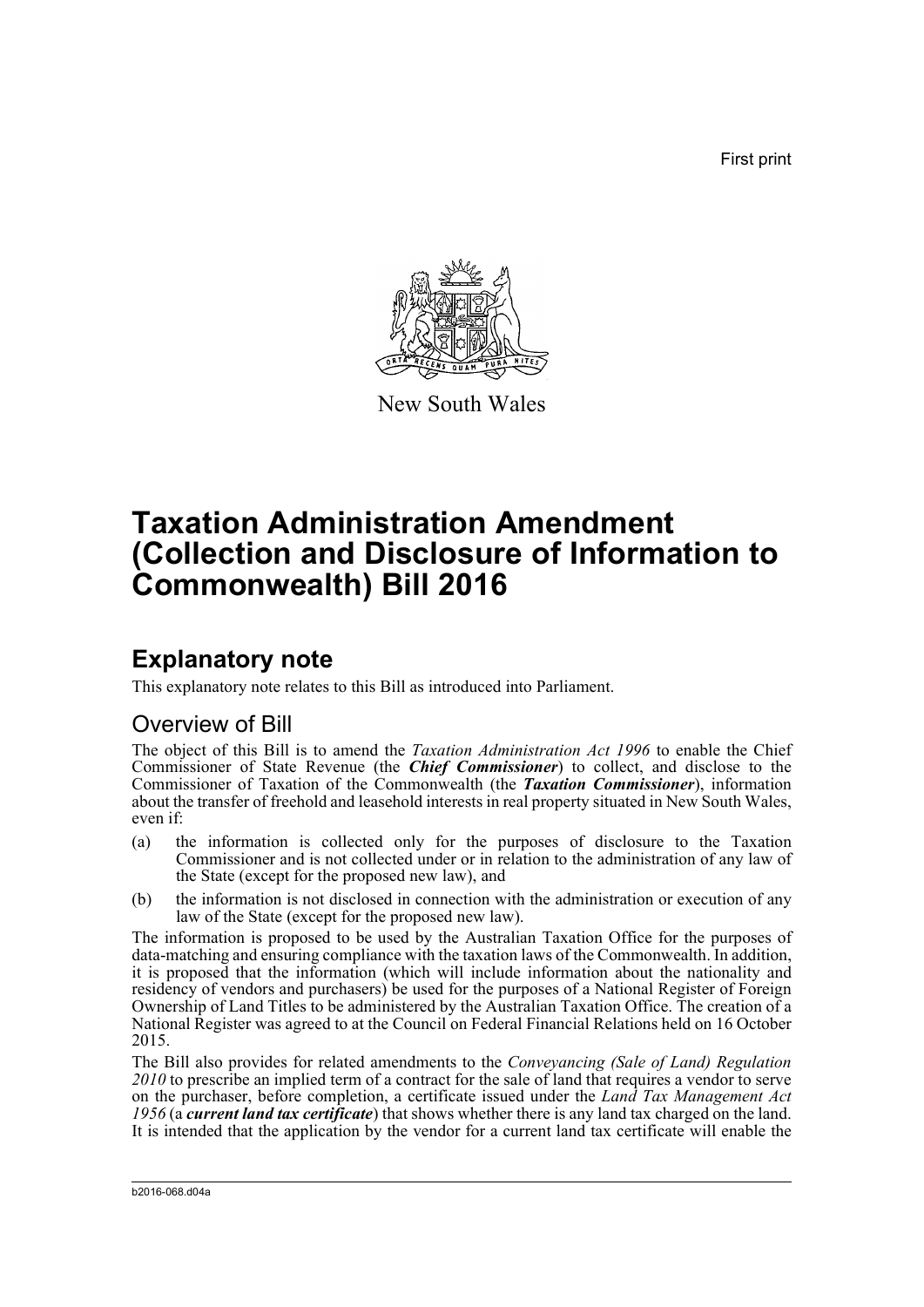Chief Commissioner to collect information about the vendor for disclosure to the Taxation Commissioner.

## Outline of provisions

**Clause 1** sets out the name (also called the short title) of the proposed Act.

**Clause 2** provides that the proposed Act commences, or is taken to have commenced, on 1 July 2016.

### **Schedule 1 Amendment of Taxation Administration Act 1996 No 97**

**Schedule 1 [2]** inserts proposed Division 2B (proposed sections 80C–80H) into Part 9 of the *Taxation Administration Act 1996*.

**Proposed section 80C** contains definitions for the purposes of the proposed Division, including a definition of *reportable information*, which is information that is reportable by the State to the Taxation Commissioner under the provisions of the *Taxation Administration Act 1953* of the Commonwealth relating to the reporting by third parties of certain transactions. Under those provisions, information about transfers of freehold and leasehold interests in real property is reportable by a State or Territory to the Taxation Commissioner if the real property is situated in the State or Territory. The reportable information will include information relating to the nationality and residency of vendors and purchasers.

**Proposed section 80D** overrides any restrictions on the collection and disclosure of reportable information in accordance with the proposed Division that are imposed by any Act or law, including the *Privacy and Personal Information Protection Act 1998*. The proposed section also makes it clear that information may be collected and disclosed in accordance with the proposed new Division even if:

- (a) the information is collected only for the purposes of disclosure to the Taxation Commissioner and is not collected under or in relation to the administration of any law of the State (except for the proposed new Division), and
- (b) the information is not disclosed in connection with the administration or execution of any law of the State (except for the proposed new Division).

**Proposed section 80E** enables the Chief Commissioner to collect reportable information and disclose it to the Taxation Commissioner, and enables the head of a Public Service agency to collect reportable information and disclose it to the Chief Commissioner.

**Proposed section 80F** enables the Treasurer to direct the head of a Public Service agency to collect reportable information and disclose it to the Chief Commissioner.

**Proposed section 80G** authorises the Chief Commissioner or the head of a Public Service agency to collect reportable information by requiring a person providing information for the purposes of a function carried out under a taxation law, or a law administered by the Minister to whom the Public Service agency is responsible, to provide the reportable information. For example, a person may be required by the Chief Commissioner or the head to provide the reportable information in connection with the lodgment of an instrument, or the making of an application, under such a law.

**Proposed section 80H** extends various offences provided for in the *Taxation Administration Act 1996* to persons required by the Chief Commissioner or the head of a Public Service agency to provide reportable information under proposed section 80G.

**Schedule 1 [1]** makes an amendment that is consequent on the amendment made by **Schedule 1 [2]**.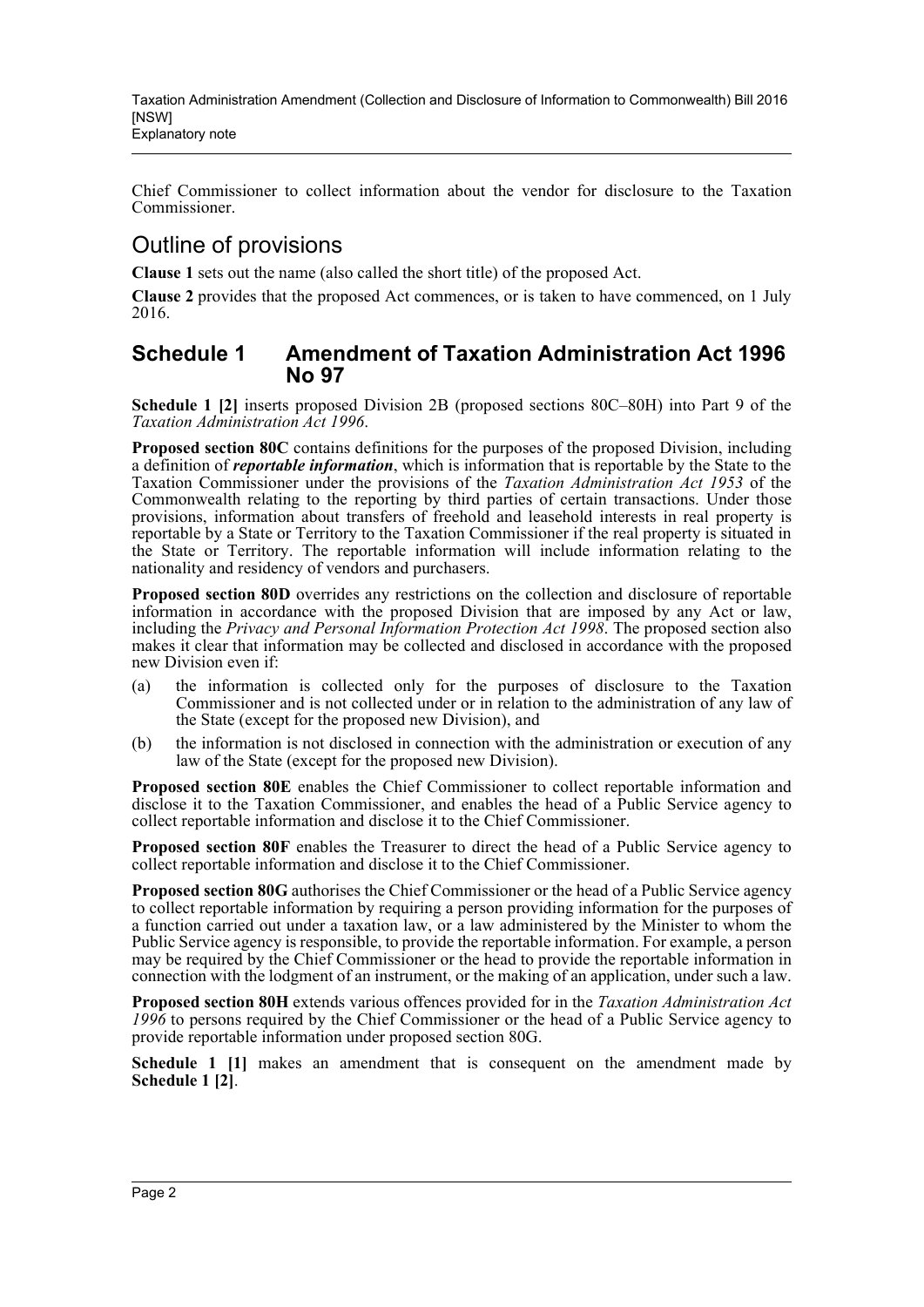## **Schedule 2 Amendment of Conveyancing (Sale of Land) Regulation 2010**

**Schedule 2** provides for the amendments to the *Conveyancing (Sale of Land) Regulation 2010* that are described in the Overview. It is proposed that the Chief Commissioner exercise powers under proposed section 80G of the *Taxation Administration Act 1996* (as inserted by **Schedule 1 [2]**) to require a vendor applying for a current land tax certificate to provide reportable information about the vendor (which will include information relating to the nationality and residency of the vendor) for disclosure to the Taxation Commissioner.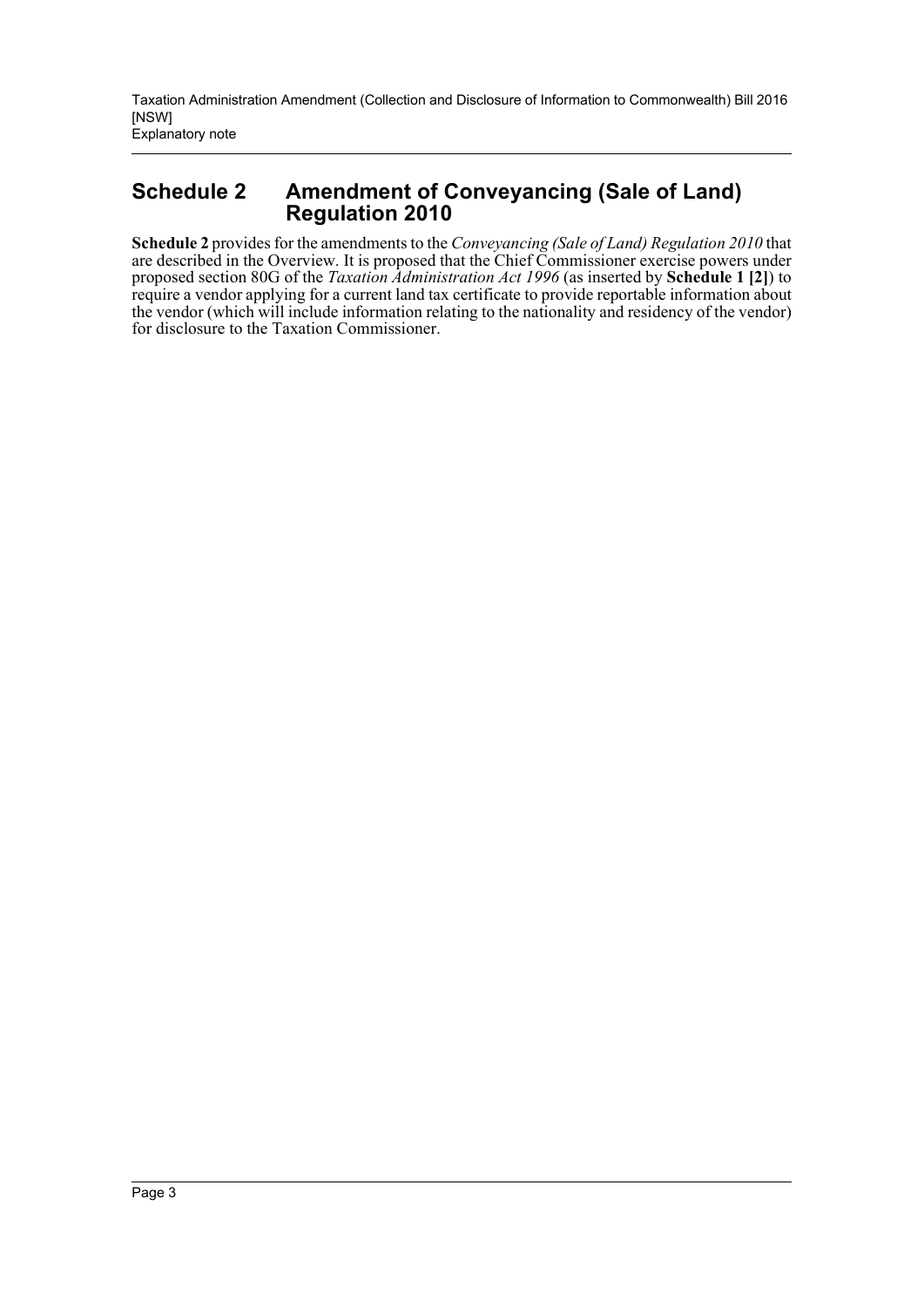First print



New South Wales

# **Taxation Administration Amendment (Collection and Disclosure of Information to Commonwealth) Bill 2016**

# **Contents**

|                   |                                                          | Page |
|-------------------|----------------------------------------------------------|------|
|                   | Name of Act                                              |      |
|                   | Commencement                                             | 2    |
| Schedule 1        | Amendment of Taxation Administration Act 1996 No 97      |      |
| <b>Schedule 2</b> | Amendment of Conveyancing (Sale of Land) Regulation 2010 |      |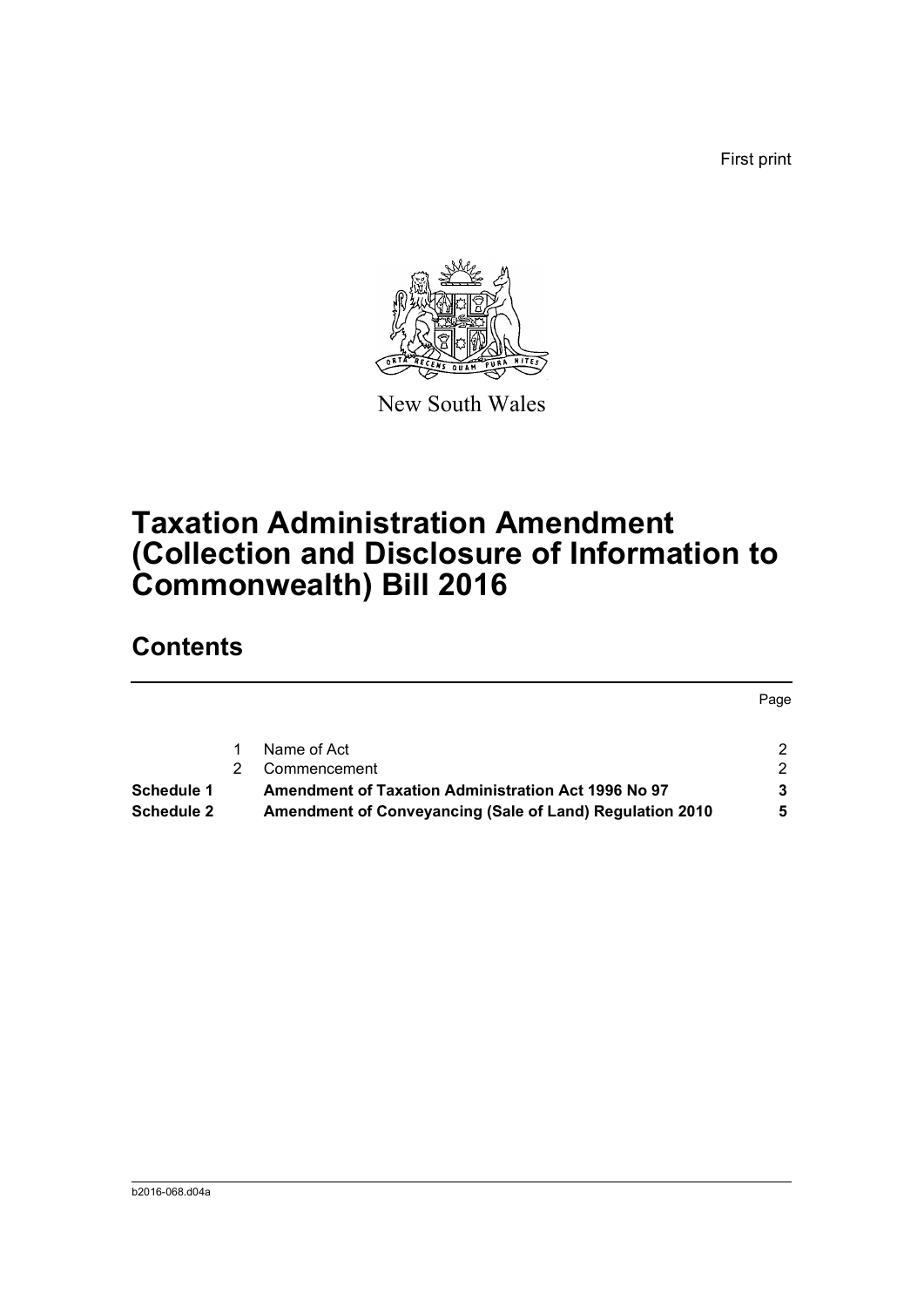

New South Wales

# **Taxation Administration Amendment (Collection and Disclosure of Information to Commonwealth) Bill 2016**

No , 2016

### **A Bill for**

An Act to amend the *Taxation Administration Act 1996* in relation to the collection and disclosure to the Commonwealth of information relating to property transactions; and for other purposes.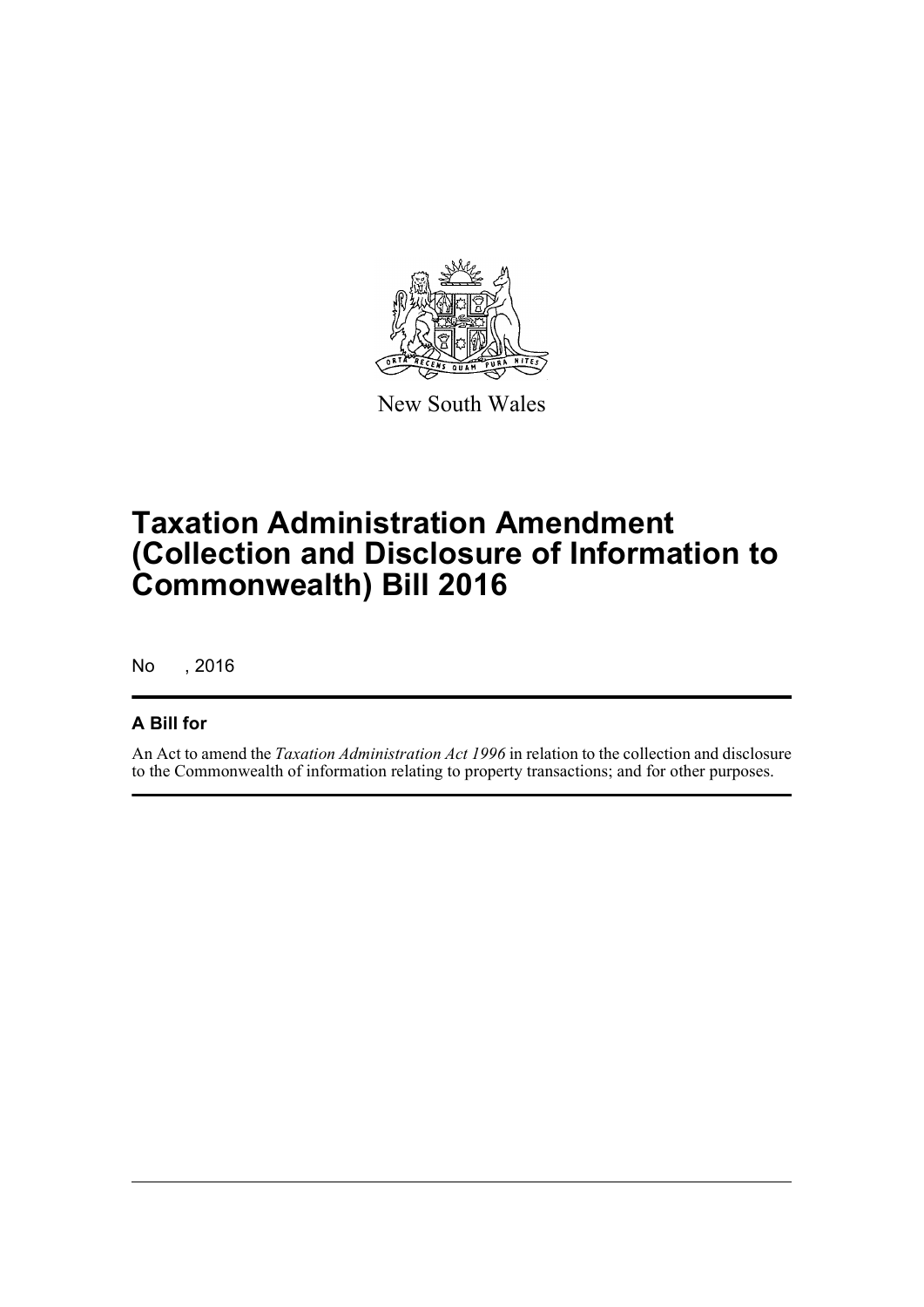<span id="page-5-1"></span><span id="page-5-0"></span>

| The Legislature of New South Wales enacts:                                                                                |                     |
|---------------------------------------------------------------------------------------------------------------------------|---------------------|
| Name of Act                                                                                                               | $\overline{c}$      |
| This Act is the Taxation Administration Amendment (Collection and Disclosure of<br>Information to Commonwealth) Act 2016. | 3<br>$\overline{4}$ |
| <b>Commencement</b>                                                                                                       |                     |
| This Act commences, or is taken to have commenced, on 1 July 2016.                                                        | 6                   |
|                                                                                                                           |                     |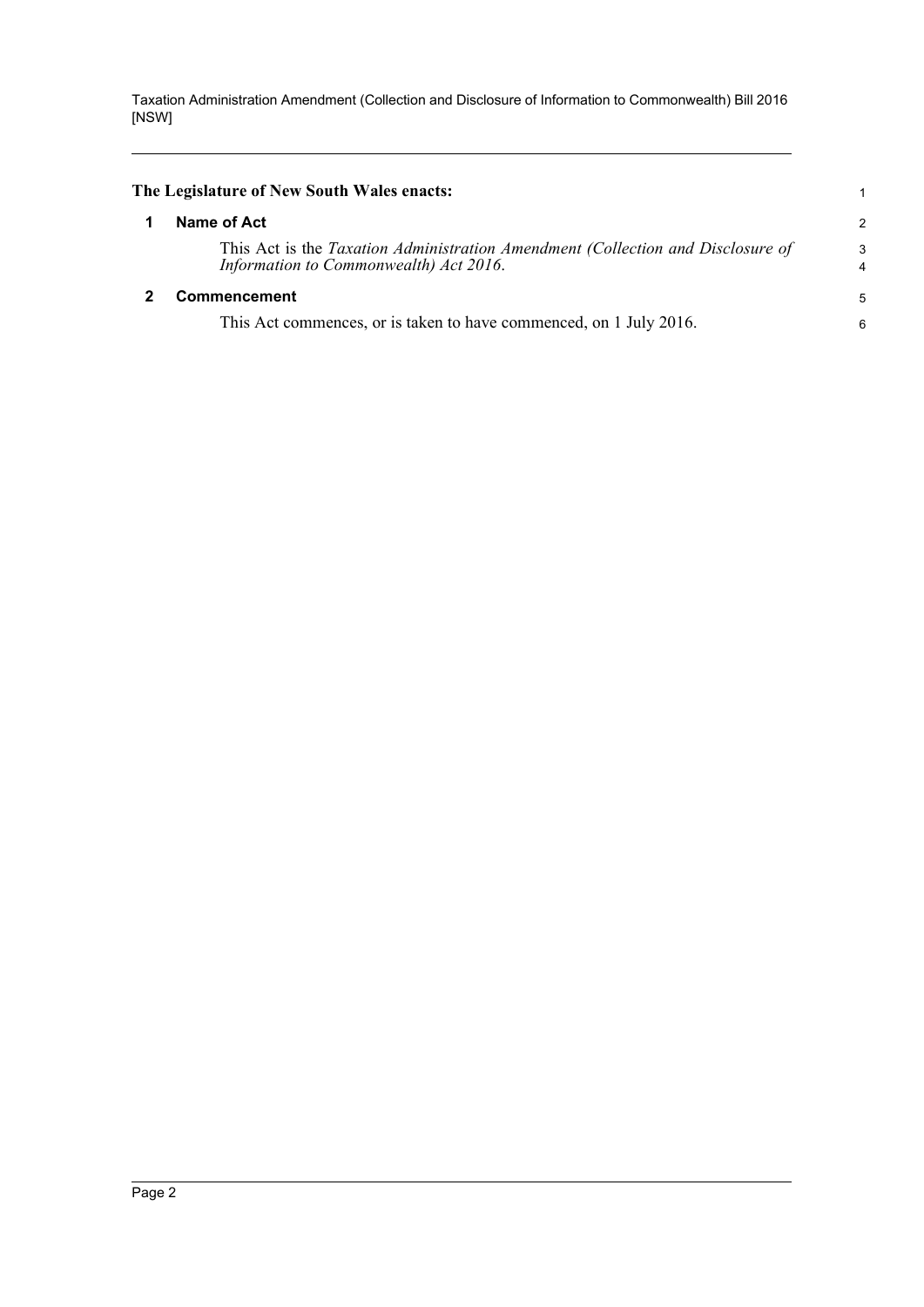Schedule 1 Amendment of Taxation Administration Act 1996 No 97

<span id="page-6-0"></span>

|       | <b>Schedule 1</b>                                           |                    |          | <b>Amendment of Taxation Administration Act 1996</b><br><b>No 97</b>                                                                                                                                                                                                                             |                      |  |  |  |
|-------|-------------------------------------------------------------|--------------------|----------|--------------------------------------------------------------------------------------------------------------------------------------------------------------------------------------------------------------------------------------------------------------------------------------------------|----------------------|--|--|--|
| [1]   | Part 9, heading                                             |                    |          |                                                                                                                                                                                                                                                                                                  |                      |  |  |  |
|       | Insert ", collection of information" after "investigation". |                    |          |                                                                                                                                                                                                                                                                                                  |                      |  |  |  |
| $[2]$ | Part 9, Division 2B                                         |                    |          |                                                                                                                                                                                                                                                                                                  |                      |  |  |  |
|       |                                                             |                    |          | Insert after Division 2A:                                                                                                                                                                                                                                                                        | 6                    |  |  |  |
|       |                                                             | <b>Division 2B</b> |          | <b>Collection of information for disclosure to</b><br><b>Commonwealth</b>                                                                                                                                                                                                                        | 7<br>8               |  |  |  |
|       | 80C                                                         | <b>Definitions</b> |          |                                                                                                                                                                                                                                                                                                  |                      |  |  |  |
|       |                                                             | In this Division:  |          |                                                                                                                                                                                                                                                                                                  |                      |  |  |  |
|       |                                                             |                    |          | <i>head</i> of a Public Service agency and <i>Public Service agency</i> have the same<br>meanings as in the Government Sector Employment Act 2013.                                                                                                                                               | 11<br>12             |  |  |  |
|       |                                                             |                    |          | <i>reportable information</i> means information that is reportable by the State to the<br>Commissioner of Taxation of the Commonwealth under Subdivision 396-B of<br>Division 396 of Part 5-25 of Chapter 5 of Schedule 1 to the Taxation<br><i>Administration Act 1953</i> of the Commonwealth. | 13<br>14<br>15<br>16 |  |  |  |
|       | 80D                                                         |                    |          | <b>Relationship with other NSW laws</b>                                                                                                                                                                                                                                                          | 17                   |  |  |  |
|       |                                                             | (1)                |          | Nothing in this Act or any other Act or law (including the <i>Privacy and</i><br>Personal Information Protection Act 1998) prevents the collection or<br>disclosure of reportable information in accordance with this Division.                                                                  | 18<br>19<br>20       |  |  |  |
|       |                                                             | (2)                | 1998).   | Nothing in this Division prevents the collection or disclosure of reportable<br>information in accordance with any other provisions of this Act or any other<br>Act or law (including the Privacy and Personal Information Protection Act                                                        | 21<br>22<br>23<br>24 |  |  |  |
|       |                                                             | (3)                | even if: | Information may be collected and disclosed in accordance with this Division                                                                                                                                                                                                                      | 25<br>26             |  |  |  |
|       |                                                             |                    | (a)      | the information is collected only for the purposes of disclosure to the<br>Commissioner of Taxation of the Commonwealth and not collected<br>under or in relation to the administration of any law of the State (except<br>for this Division), and                                               | 27<br>28<br>29<br>30 |  |  |  |
|       |                                                             |                    | (b)      | the information is not disclosed in connection with the administration or<br>execution of any law of the State (except for this Division).                                                                                                                                                       | 31<br>32             |  |  |  |
|       | 80E                                                         |                    |          | Collection and disclosure of reportable information                                                                                                                                                                                                                                              | 33                   |  |  |  |
|       |                                                             | (1)                |          | The Chief Commissioner or the head of a Public Service agency may collect<br>reportable information.                                                                                                                                                                                             | 34<br>35             |  |  |  |
|       |                                                             | (2)                |          | The Chief Commissioner may disclose reportable information to the<br>Commissioner of Taxation of the Commonwealth.                                                                                                                                                                               | 36<br>37             |  |  |  |
|       |                                                             | (3)                |          | The head of a Public Service agency may disclose reportable information to<br>the Chief Commissioner.                                                                                                                                                                                            | 38<br>39             |  |  |  |
|       | 80F                                                         |                    |          | Treasurer may direct collection and disclosure to Chief Commissioner                                                                                                                                                                                                                             | 40                   |  |  |  |
|       |                                                             | (1)                |          | The Treasurer may direct the head of a Public Service agency to disclose any<br>reportable information held by the agency to the Chief Commissioner and may                                                                                                                                      | 41<br>42             |  |  |  |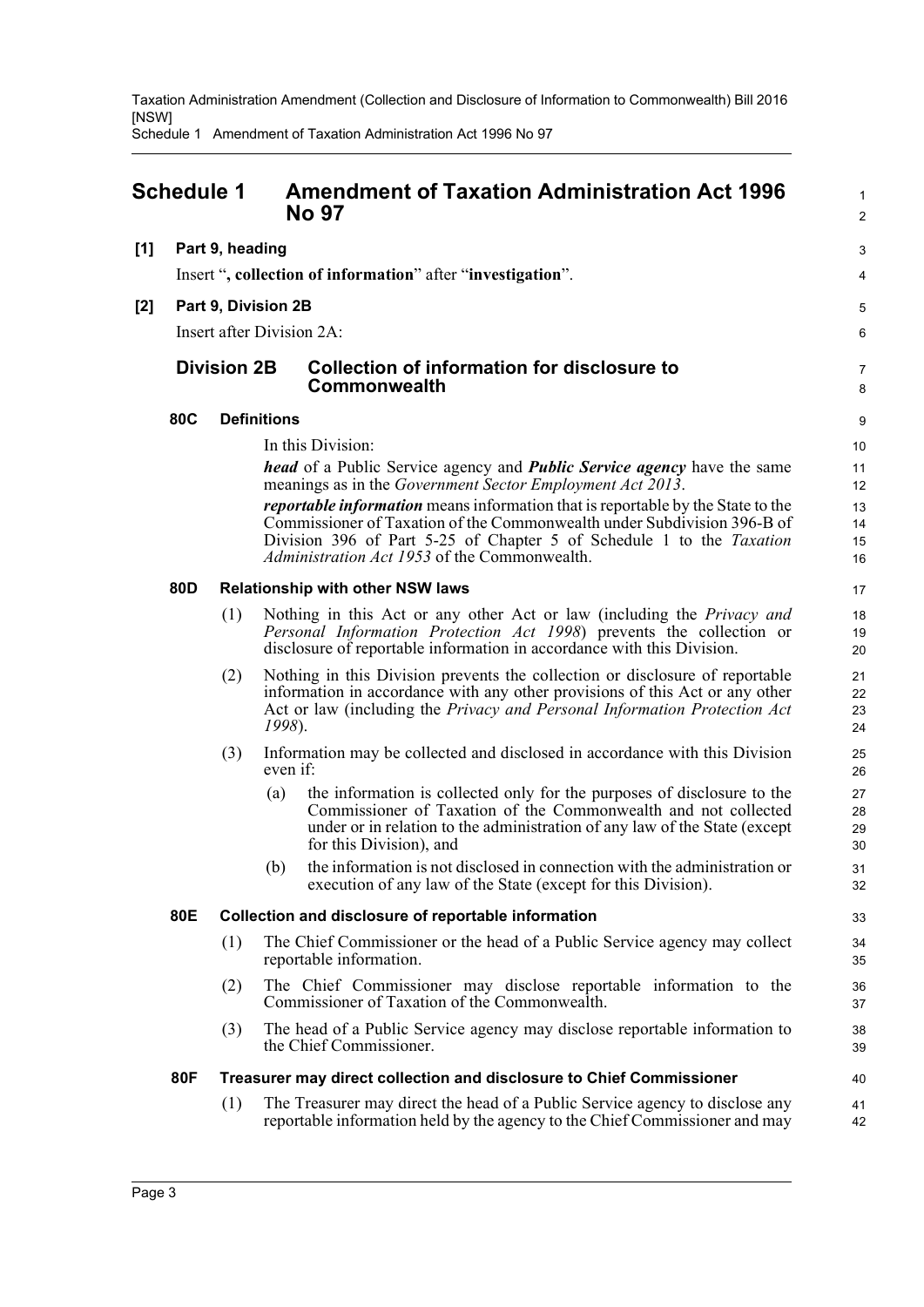Schedule 1 Amendment of Taxation Administration Act 1996 No 97

also direct the head of a Public Service agency to collect reportable information for the purposes of that disclosure.

(2) The head of the Public Service agency is to make such arrangements as are necessary for the collection, and disclosure to the Chief Commissioner, of reportable information, in accordance with the direction of the Treasurer.

#### **80G How reportable information may be collected**

- (1) The Chief Commissioner or the head of a Public Service agency may collect reportable information by requiring a person providing information for the purposes of a function carried out under a taxation law, or a law administered by the Minister to whom the Public Service agency is responsible, to provide the reportable information.
- (2) Without limiting subsection (1), the Chief Commissioner or the head of a Public Service agency may require reportable information to be provided in connection with the lodgment of an instrument, or the making of an application, under a taxation law or a law administered by the Minister to whom the Public Service agency is responsible.
- (3) Nothing in this section limits the circumstances in which the Chief Commissioner or the head of a Public Service agency may collect reportable information.

#### **80H Enforcement**

Sections 55–59 extend to a person who is required by the Chief Commissioner or the head of a Public Service agency to provide reportable information under section 80G (1) or (2). For that purpose:

- (a) a reference in sections 55 and 56 to a tax officer includes a reference to the head of a Public Service agency or any other person engaged (whether as an employee or otherwise) in the administration or enforcement of the law concerned, and
- (b) a reference in section 57 to a document, statement or return that is required to be lodged by a taxation law includes a reference to the following:
	- (i) any of the reportable information that the Chief Commissioner or head requires the person to provide,
	- (ii) any document, statement or return that the Chief Commissioner or head requires to be lodged in support of that reportable information, and
- (c) a reference in section 58 to a taxpayer includes a reference to the person.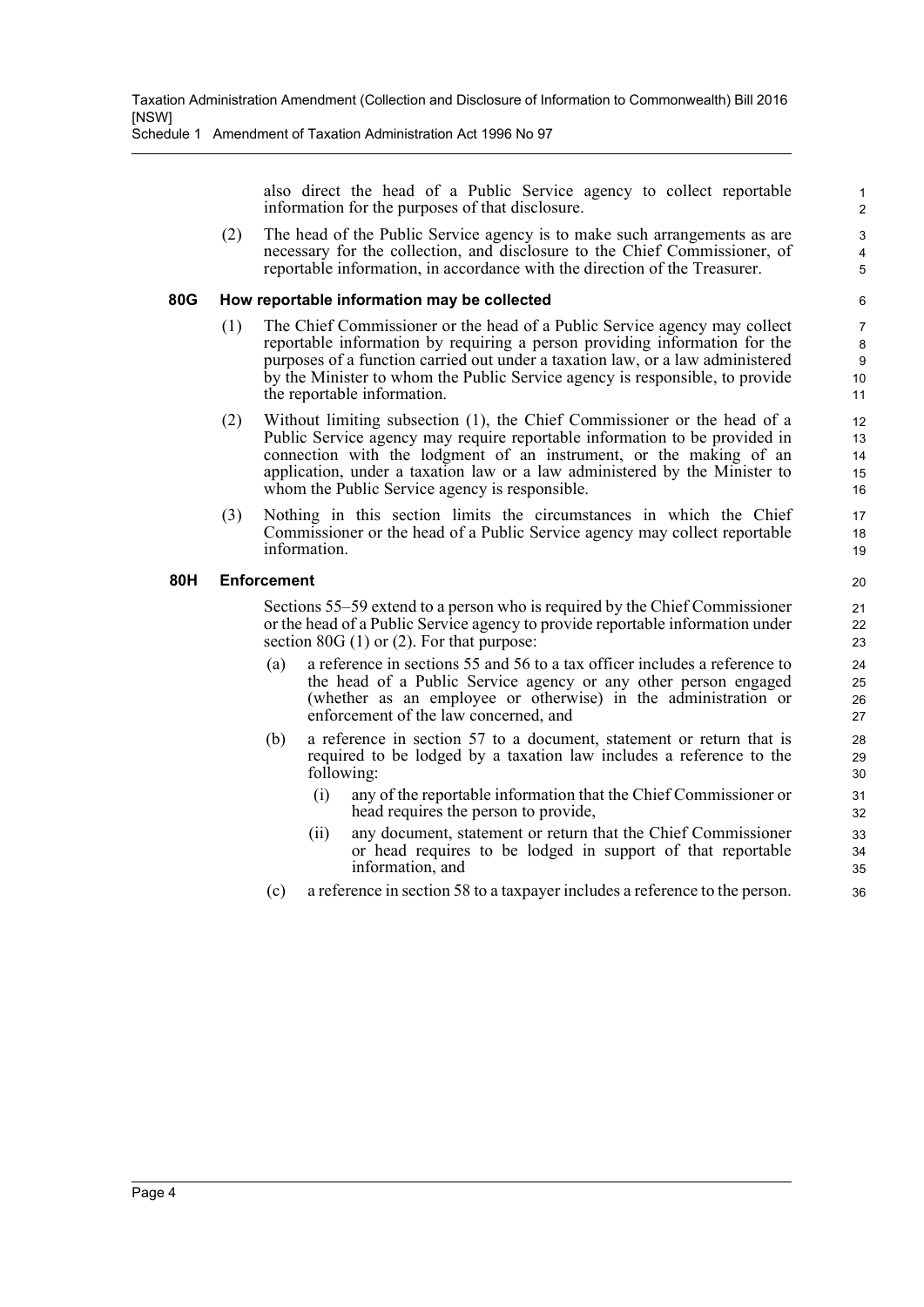Schedule 2 Amendment of Conveyancing (Sale of Land) Regulation 2010

## <span id="page-8-0"></span>**Schedule 2 Amendment of Conveyancing (Sale of Land) Regulation 2010**

### **[1] Clause 8A**

Insert after clause 8:

#### **8A Implied term of contract for all contracts on or after 1 July 2016**

- (1) For the purposes of section 52A (2) (b) of the Act, the following terms are prescribed for all contracts for the sale of land entered into on or after 1 July 2016:
	- (a) in the case where the date for completion is specified in the contract:
		- (i) if that date is 14 days or less after the day on which the contract is made—the term set out in clause 4 of Schedule 2, or

1  $\mathcal{L}$ 

3 4

- (ii) if that date is more than 14 days after the day on which the contract is made—the term set out in clause 5 of Schedule 2,
- (b) in the case where the date for completion is not specified in the contract:
	- (i) if the parties to the contract have agreed on a date for completion that is 14 days or less after the day on which the contract is made—the term set out in clause 4 of Schedule 2, or
	- (ii) if the parties to the contract have agreed on a date for completion that is more than 14 days after the day on which the contract is made—the term set out in clause 5 of Schedule 2, or
	- (iii) if the parties to the contract have not agreed on a date for completion—the term set out in clause 5 of Schedule 2.
- (2) In Schedule 2, *current land tax certificate*, in relation to a contract for sale, means a certificate issued under section 47 of the *Land Tax Management Act 1956* (as is relevant to the land the subject of the contract for sale or, in the case of a contract for the sale of land comprising one or more lots in a proposed plan of subdivision, the land from which the lot is to be created), being a certificate applied for by, or on behalf of, the vendor that is issued:
	- (a) in the year in which the contract is to be completed, or
	- (b) no more than 3 months before the date on which service is required under a term set out in Schedule 2.